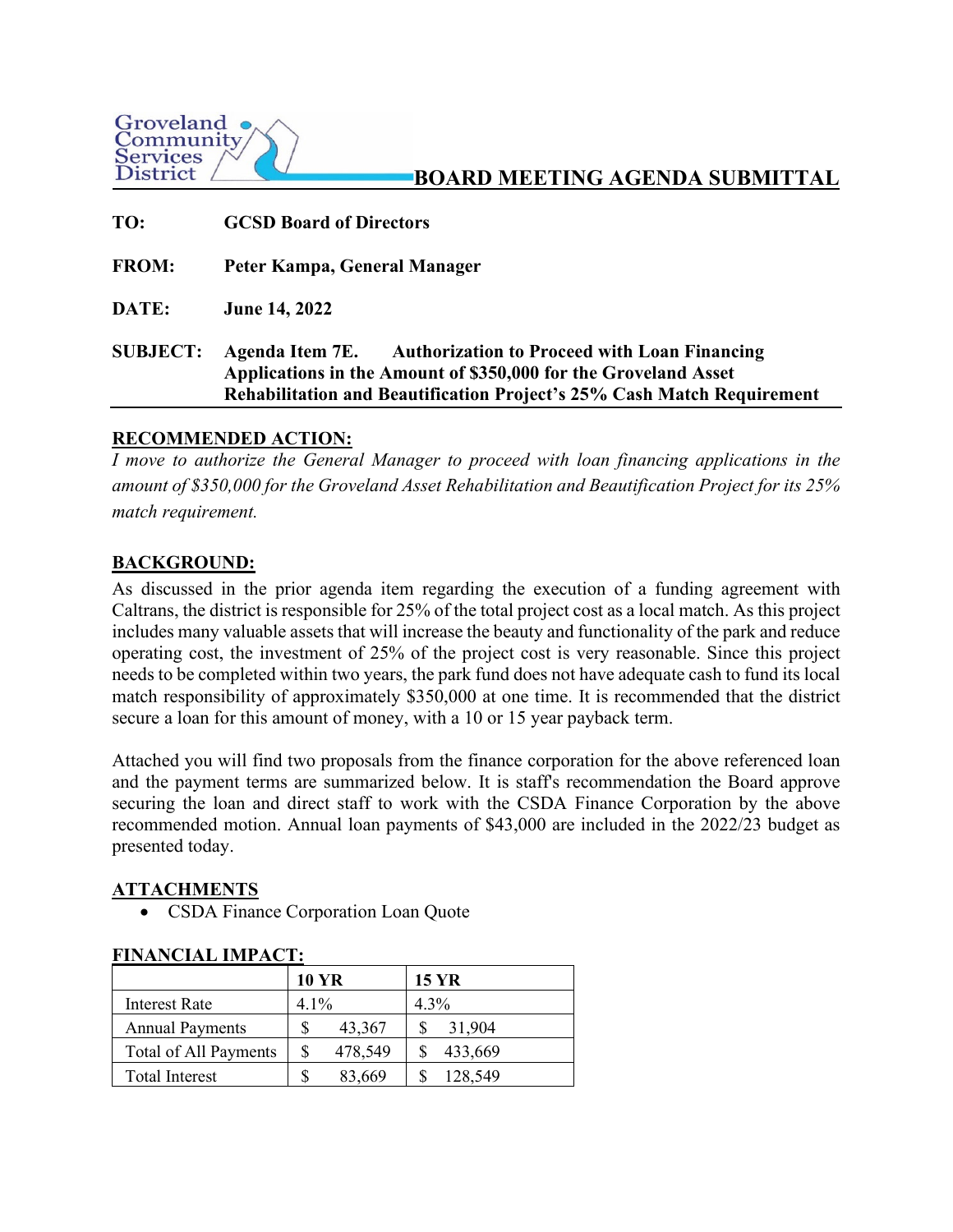



1112 | Street, Suite 200 Sacramento, CA 95814 t: 916.442.7887 f: 916.442.7889 www.csdafinance.net

PREPARED BY CSDA FINANCE CORPORATION DATE: June 8, 2022

## PROPOSED LEASE PURCHASE FOR: Groveland Community Services District

#### RE: Park Improvement Project

NOTE: TERMS ARE BASED UPON LEASE BEING BANK QUALIFIED

Purchase Option amount is exclusive of the rental payment due on same date.

Interest rate quote is valid for an acceptance within 15 days and lease funding within 60 days.

Cost of Issuance: \$8,500 (payable at closing)

| Payments: Annually in arrears |          |              | <b>Financing Amount</b><br>\$350,000 | <b>Interest Rate</b><br>4.10% | Term<br>10 Years |
|-------------------------------|----------|--------------|--------------------------------------|-------------------------------|------------------|
| <b>PMT</b>                    | Due Date | Rent         | To                                   | To                            | Purchase         |
| #                             |          | Payment      | Principal                            | Interest                      | Option           |
| 1                             |          | \$43,366.91  | \$29,016.91                          | 14,350.00                     |                  |
| $\overline{2}$                |          | 43,366.91    | 30,206.60                            | 13,160.31                     |                  |
| 3                             |          | 43,366.91    | 31,445.07                            | 11,921.84                     |                  |
| 4                             |          | 43,366.91    | 32,734.32                            | 10,632.59                     |                  |
| 5                             |          | 43,366.91    | 34,076.43                            | 9,290.48                      | 192,520.67       |
| 6                             |          | 43,366.91    | 35,473.56                            | 7,893.35                      | 157,047.11       |
| 7                             |          | 43,366.91    | 36,927.98                            | 6,438.93                      | 120,119.13       |
| 8                             |          | 43,366.91    | 38,442.03                            | 4,924.88                      | 81,677.10        |
| 9                             |          | 43,366.91    | 40,018.15                            | 3,348.76                      | 41,658.95        |
| 10                            |          | 43,366.91    | 41,658.95                            | 1,707.96                      | 0.00             |
| TOTALS:                       |          | \$433,669.10 | \$350,000.00                         | \$83,669.10                   |                  |

#### Approved and agreed to: Groveland Community Services District

By: Date: The contract of the contract of the contract of the contract of the contract of the contract of the contract of the contract of the contract of the contract of the contract of the contract of the contract of the

Title: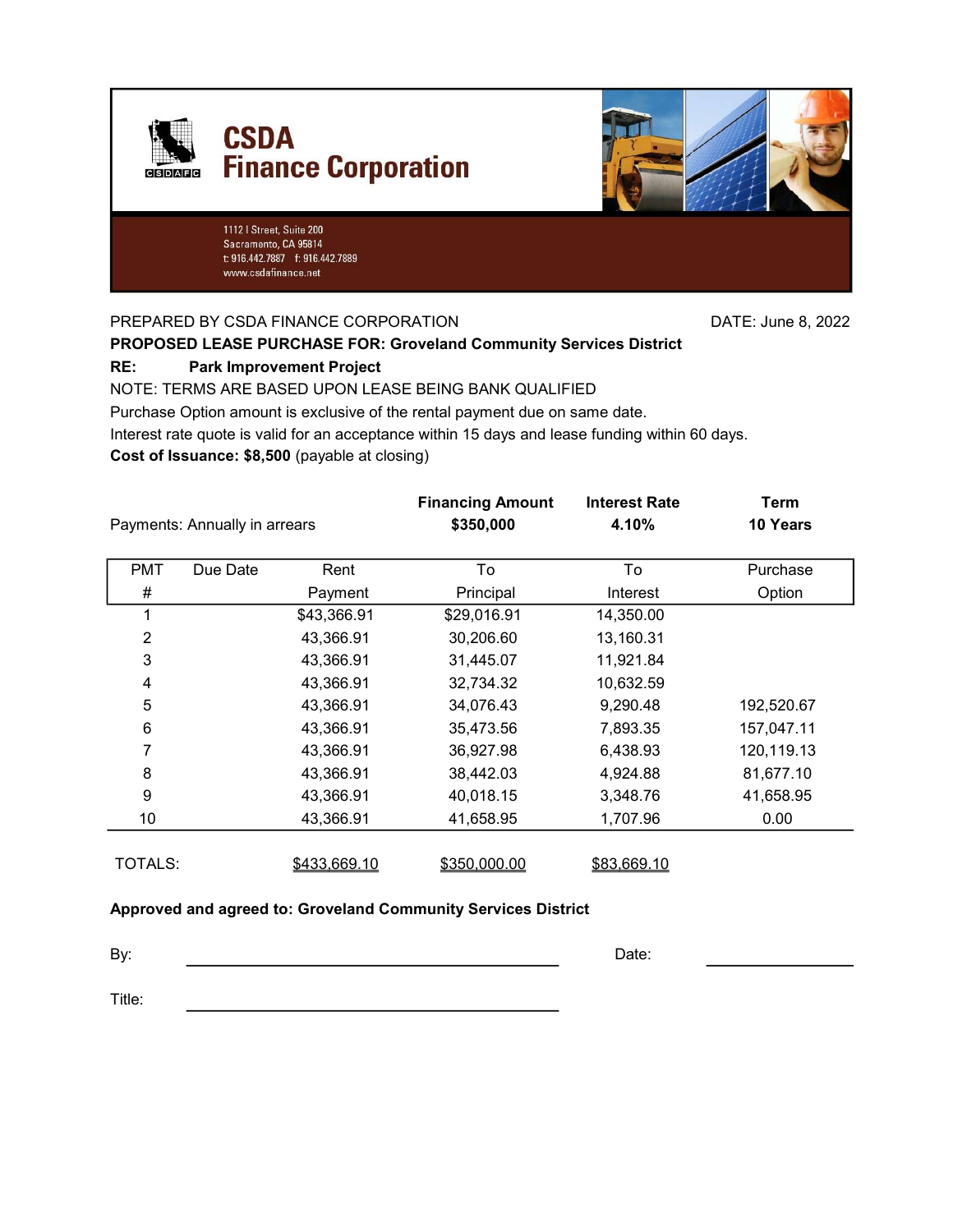



1112 | Street, Suite 200 Sacramento, CA 95814 t: 916.442.7887 f: 916.442.7889 www.csdafinance.net

PREPARED BY CSDA FINANCE CORPORATION DATE: June 8, 2022

### PROPOSED LEASE PURCHASE FOR: Groveland Community Services District

#### RE: Park Improvement Project

NOTE: TERMS ARE BASED UPON LEASE BEING BANK QUALIFIED

Purchase Option amount is exclusive of the rental payment due on same date.

Interest rate quote is valid for an acceptance within 15 days and lease funding within 60 days.

Cost of Issuance: \$8,500 (payable at closing)

| Payments: Semi-annually in arrears |          |             | <b>Financing Amount</b><br>\$350,000 | <b>Interest Rate</b><br>4.30% | <b>Term</b><br>15 Years |  |
|------------------------------------|----------|-------------|--------------------------------------|-------------------------------|-------------------------|--|
| <b>PMT</b>                         | Due Date | Rent        | To                                   | To                            | Purchase                |  |
| #                                  |          | Payment     | Principal                            | Interest                      | Option                  |  |
| 1                                  |          | \$15,951.63 | \$8,426.63                           | 7,525.00                      |                         |  |
| $\overline{\mathbf{c}}$            |          | 15,951.63   | 8,607.80                             | 7,343.83                      |                         |  |
| 3                                  |          | 15,951.63   | 8,792.87                             | 7,158.76                      |                         |  |
| 4                                  |          | 15,951.63   | 8,981.92                             | 6,969.71                      |                         |  |
| $\mathbf 5$                        |          | 15,951.63   | 9,175.03                             | 6,776.60                      |                         |  |
| 6                                  |          | 15,951.63   | 9,372.29                             | 6,579.34                      |                         |  |
| $\overline{7}$                     |          | 15,951.63   | 9,573.80                             | 6,377.83                      |                         |  |
| 8                                  |          | 15,951.63   | 9,779.63                             | 6,172.00                      |                         |  |
| 9                                  |          | 15,951.63   | 9,989.89                             | 5,961.74                      |                         |  |
| 10                                 |          | 15,951.63   | 10,204.68                            | 5,746.95                      |                         |  |
| 11                                 |          | 15,951.63   | 10,424.08                            | 5,527.55                      |                         |  |
| 12                                 |          | 15,951.63   | 10,648.20                            | 5,303.43                      |                         |  |
| 13                                 |          | 15,951.63   | 10,877.13                            | 5,074.50                      |                         |  |
| 14                                 |          | 15,951.63   | 11,110.99                            | 4,840.64                      |                         |  |
| 15                                 |          | 15,951.63   | 11,349.88                            | 4,601.75                      | 202,685.18              |  |
| 16                                 |          | 15,951.63   | 11,593.90                            | 4,357.73                      | 191,091.28              |  |
| 17                                 |          | 15,951.63   | 11,843.17                            | 4,108.46                      | 179,248.11              |  |
| 18                                 |          | 15,951.63   | 12,097.80                            | 3,853.83                      | 167,150.31              |  |
| 19                                 |          | 15,951.63   | 12,357.90                            | 3,593.73                      | 154,792.41              |  |
| 20                                 |          | 15,951.63   | 12,623.59                            | 3,328.04                      | 142,168.82              |  |
| 21                                 |          | 15,951.63   | 12,895.00                            | 3,056.63                      | 129,273.82              |  |
| 22                                 |          | 15,951.63   | 13,172.24                            | 2,779.39                      | 116,101.58              |  |

(continued)